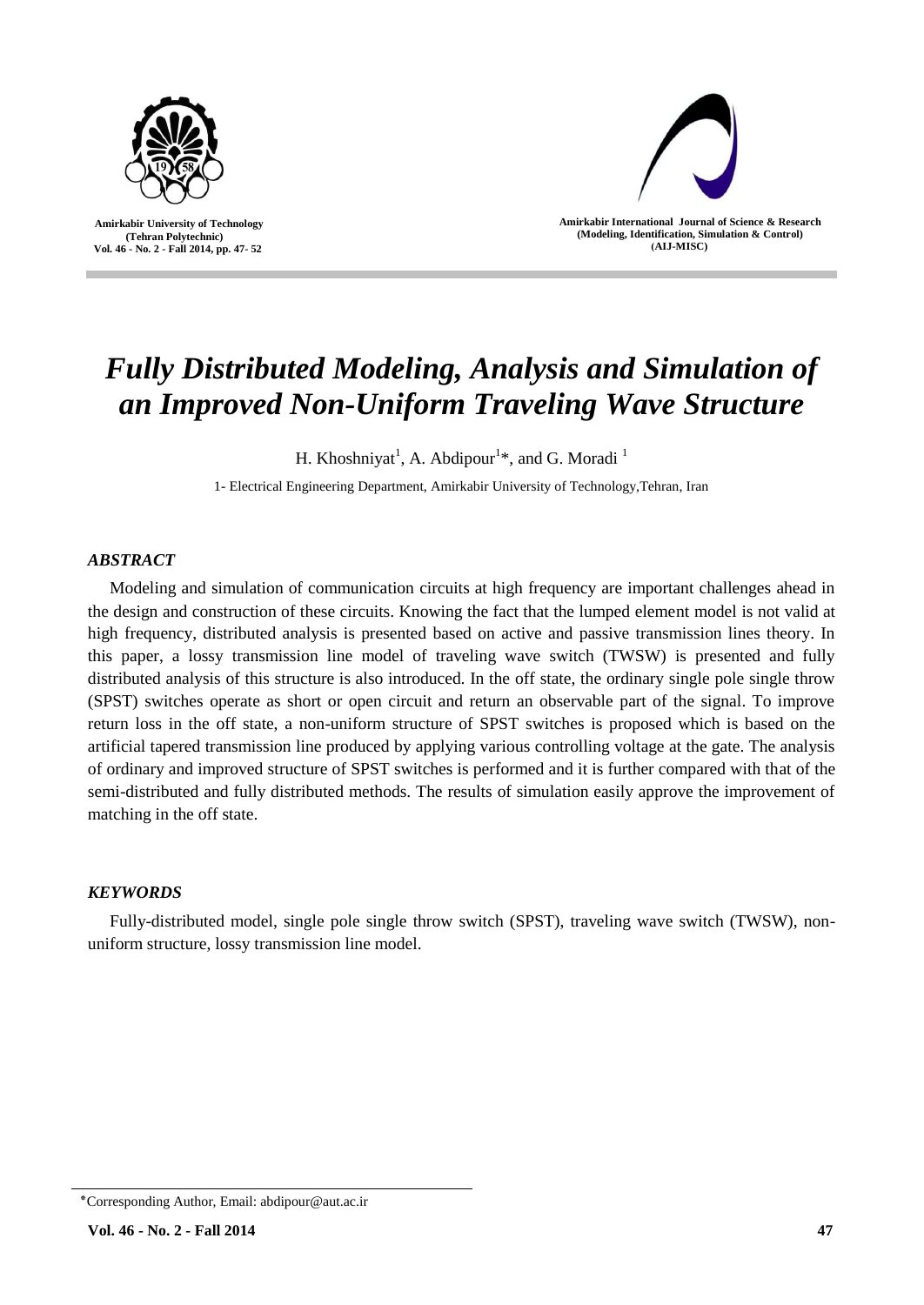### **1. INTRODUCTION**

Nowadays, the request for millimeter wave applications such as radar systems and high-speed wireless LAN systems is growing quickly and also there is an enormous demand for microwave circuits to operate at higher and higher frequency to attain greater bandwidths. On the other hand, there has been a huge request for microwave integrated circuit applications at various frequencies caused by having a low fabrication cost and a better operation at higher frequencies.

In communication and radar systems, switches have a fundamental role in controlling the flow of RF signal in both transmitters and receivers. In these applications, wide-band switches with high power transfer capability and switching speed have a major duty in realization of low-cost communication systems.

Given the broad range of applications involving millimeter wave circuits in high speed communications and the fundamental role played by distributed switches in communication systems, there has been an enormous amount of research carried out on several microwave switches to improve switch performance. Toward this end, there has been some research to improve parameters such as insertion loss and isolation. In different millimeter wave applications, various switch structures are reported in the literatures [1]-[8].

In [1], performance of a traveling wave switch is analyzed with a lossy transmission line model. A traveling wave switch using fully distributed FET has been developed and discussed in [2]. In [3], the optimized length of switch is achieved based on scattering parameters graph versus length and frequency. [4] demonstrates a switch structure, which has a shunt structure in connection with a quarter wavelength transformer. The switches designed with this type of structure have isolation greater than 25 dB and an insertion loss less than 1.5 dB in the frequency range from 59 GHz to 61 GHz. Another structure involves a series FET in parallel with an inductor. Such a switch has an isolation of 20 dB and an insertion loss of 1.6 dB at 94 GHz [5]. Yet another switch circuit has the series-shunt structure using the ohmic electrode sharing technology (OEST). Such a switch has an isolation of more than 20.6 dB and an insertion loss of less than 1.64 dB; these structures have been discussed in [6]. In [7] and [8], the improvement of SPST switches was fully discussed by a new structure based on SPST switches and the operating on and off voltages have been also optimized.

In this paper, a lossy transmission line model is demonstrated for modeling of single pole single throw traveling wave switch and fully distributed analysis of this structure is presented by applying the lossy TL model. In the off state, the ordinary SPST switches have a low return loss and behave like a short circuit or open circuit to prevent the transmission of RF signal [3]. The unfavorable VSWR in the off state probably makes some obstacles in RF systems. The reflected signal from the switch may damage the previous segment or disturb the normal behavior of system. In [8], to improve the return loss in the off state, the structure of SPST switches based on the structure of single pole double throw (SPDT) switches and quarter-wave transformers, was proposed. In this research, improvement of the switch behavior in the off state is done based on applying various controlling voltages at the gate that cause the transmission line model of switch becomes non-uniform and tapered. The semi distributed and fully distributed analysis of common and improved structure of SPST switches is performed. To validate the fully distributed method, the results of this method are compared with those of semi-distributed results done with commercial RF softwares which show a good agreement. The results of the improved switch demonstrate good matching of switch and the improvement in return loss in the off state.

## **2. COMMON STRUCTURE OF SPST SWITCHES**

The schematic of a Single Pole Single Throw (SPST) Traveling Wave Switch (TWSW) is illustrated in Fig. 1. By applying the gate voltage  $(Vg)$ , the transfer of signal through the drain transmission line is controlled. In this structure, the length of the switch is comparable to the wavelength of the maximum frequency of the circuit, therefore the wave transmission in this structure cannot be ignored and no lump model is reliable to analyze a distributed switch. Instead, distributed modeling should be applied for the analysis of these elements [1].



**Fig. 1. The schematic of SPST traveling wave switch**

In semi-distributed modeling, the device is divided into N slices, where lump modeling is reliable for each segment. If the number of slices approaches infinity, then the semi-distributed analysis turns to fully-distributed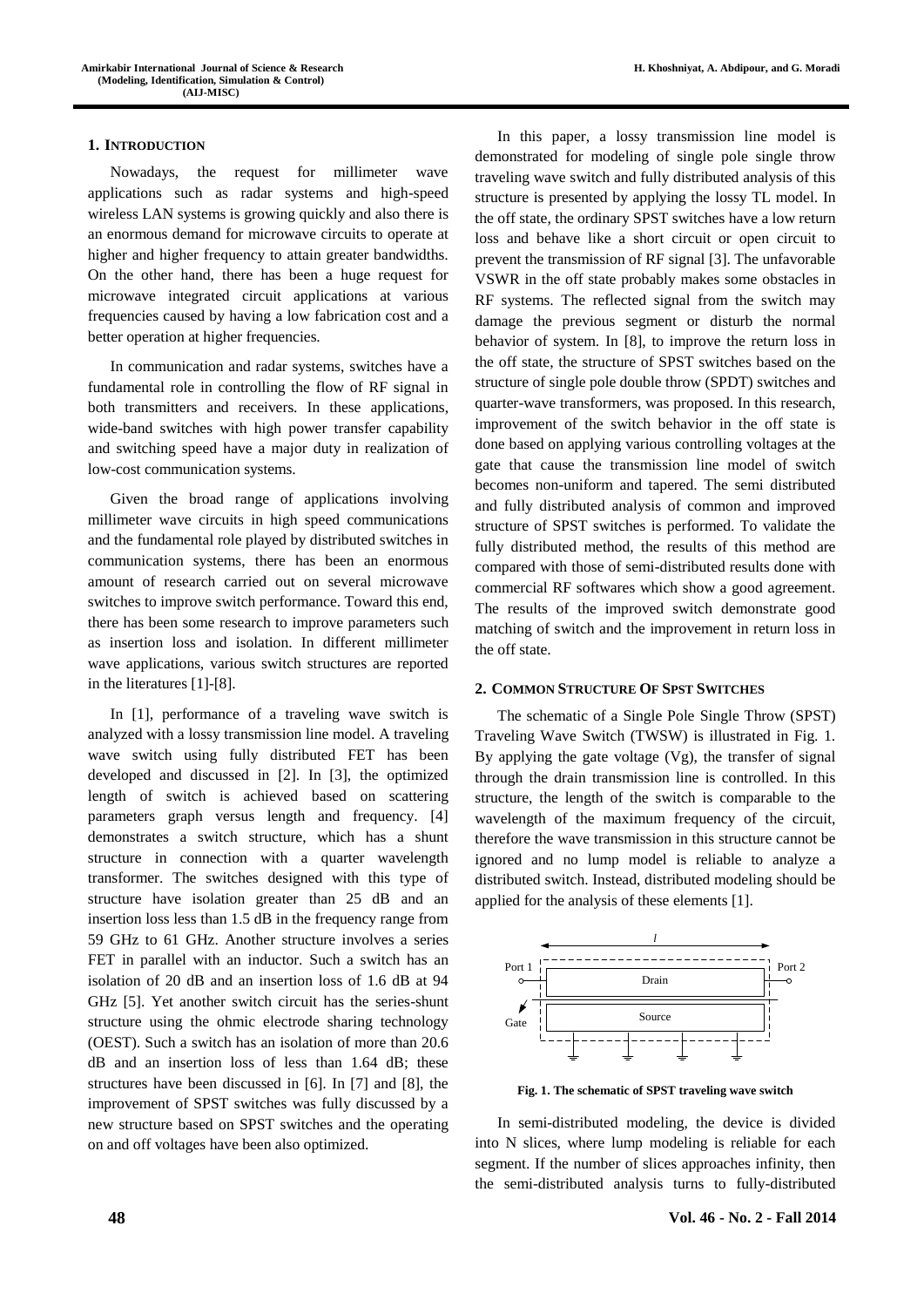modeling. The sliced model of TWSW is shown in Fig. 2. Using the small-signal transistor model in the off and on states of the switch (Fig. 3) and the drain transmission line model, the lossy transmission line model of switch is attained (Fig. 4).



**Fig. 2. The equivalent sliced model of switch**



**Fig. 3. The small-signal model of transistor**



**Fig. 4. The lossy transmission line model of switch**

 The primary parameters of the TL model are represented as [2]:

$$
\begin{cases}\nR = R_{TL} \\
L = L_{TL} \\
C = C_{TL} + C_{FET}(V_g) \\
G = G_{FET}(V_g)\n\end{cases}
$$
\n(1)

The secondary parameters of the TL model, *i.e.* the propagation constant, γ and charcteristics impedance Z, are given as [2]:

$$
\gamma = \alpha + j\beta = \sqrt{(R + j\omega L)(G + j\omega C)}
$$
 (2)

$$
Z = \sqrt{\frac{R + j\omega L}{G + j\omega C}}\tag{3}
$$

 In these equations, RTL and LTL are the series resistance and inductance of the drain transmission line per unit length, and C and G are the shunt capacitance and conductance of the lossy transmission line per unit length, respectively. The values of C and G are dependent on status of the switch (Vg). The series resistance RTL is considered to be equal to Rac that is proportional to the square of frequency and caused by the skin effect. RTL can be represented by [1]:

$$
R_{TL} = \chi \sqrt{f} \tag{4}
$$

The lossy transmission line is presented by the ABCD

matrix (transmission matrix) as:  
\n
$$
\begin{bmatrix} A & B \\ C & D \end{bmatrix} = \begin{bmatrix} \cosh \gamma l & Z \sinh \gamma l \\ \frac{1}{Z} \sinh \gamma l & \cosh \gamma l \end{bmatrix}
$$
\n(5)

By converting the ABCD matrix to scattering matrix, the

scattering parameters are obtained as [3]:  
\n
$$
S_{11} = \frac{(Z^2 - Z_0^2)\sinh \gamma l}{2ZZ_0 \cosh \gamma l + (Z^2 + Z_0^2)\sinh \gamma l}
$$
\n(6)

$$
S_{21} = \frac{2ZZ_0}{2ZZ_0 \cosh \gamma l + (Z^2 + Z_0^2) \sinh \gamma l}
$$
(7)



**Fig. 5. G versus Vg based on the Curtice 2 equivalent model of FET**

As the values of C and G vary in the on and off states, the secondary parameters  $\gamma$  and Z are changed; thus, the scattering parameters are dependent on the status of the switch. Using the parameter values for 100µm FET, the values of R, L, C and G per unit length are calculated and used in simulations [3]. In Figs. 5-6, C and G are shown as a function of Vg. In Figs. 7-8, the secondary parameters γ and Z are shown at 60 GHz versus Vg.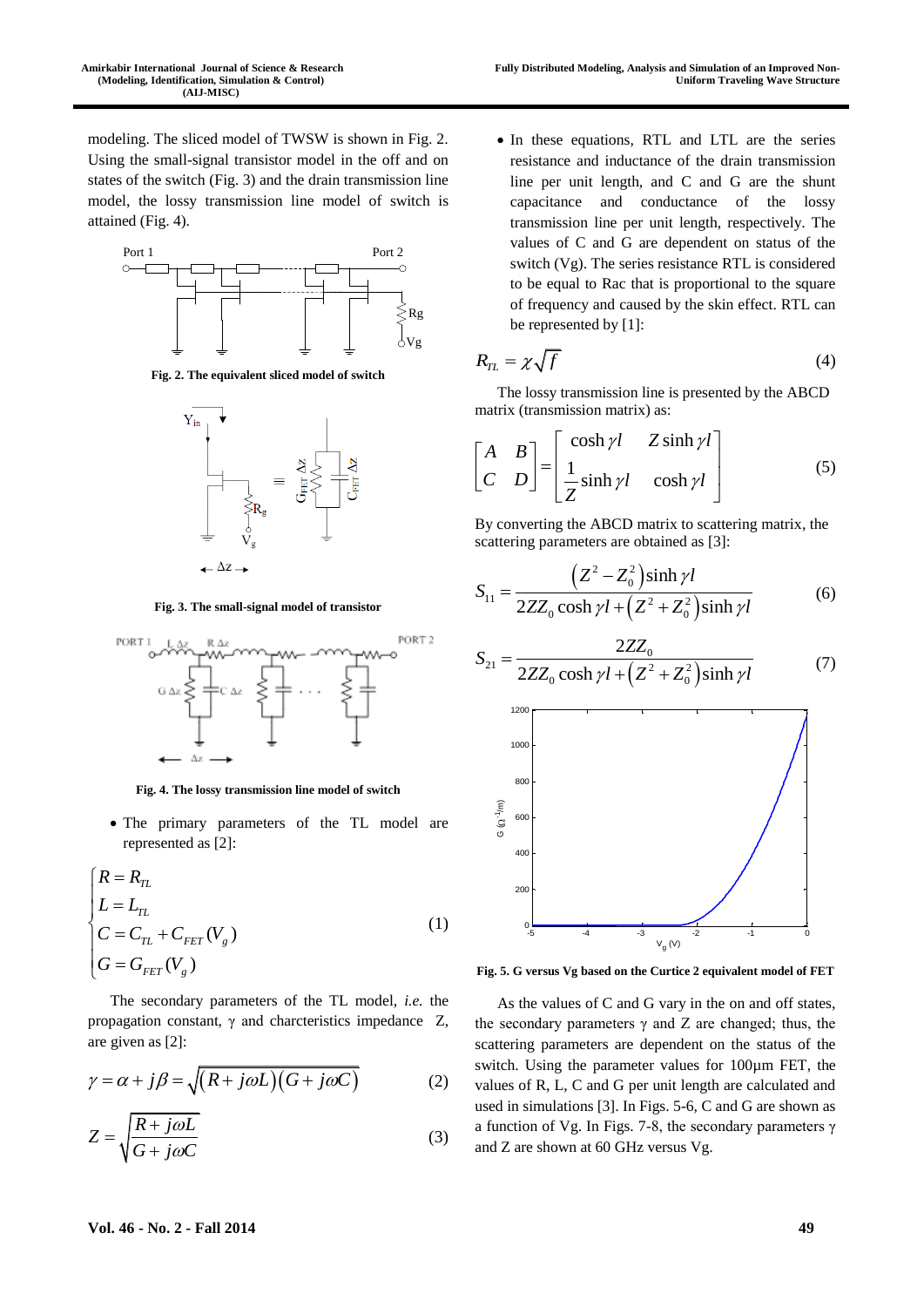

**Fig. 6. C versus Vg based on the Curtice 2 equivalent model of FET**



**Fig. 7.** The propagation constant ( $\gamma = \alpha + j\beta$ ) of switch at 60 GHz **versus Vg**



**Fig. 8. The characteristic impedance of switch at 60 GHz versus Vg**

#### **3. AN IMPROVED NON-UNIFORM STRUCTURE**

In this section, the structure of improved SPST switches is presented and a fully distributed analysis of this structure is introduced based on the transmission matrix. The common SPST switch in the off state, behaves like a short or open circuit and prevents the transfer of signal through the drain transmission line and returns a high ratio of signal. The reflected signal may disturb the performance of system or damage the previous part of the

system. Therefore, the necessity of improvement of this structure is clear.

Improved structure is based on applying different control voltages to each section of gate transmission line. As shown in Fig. 9, by applying control voltage into the middle of gate transmission line and Vgs(on) at its both ends, based on resistive divider, Vg is obtained in each section. If Vgs(on) is applied as the control voltage, Vg will be equal to  $Vgs(on)$  in the entire sections of gate line and the behavior of switch is similar to that of the common switch. However, if Vgs(off) is applied as the control voltage, Vg changes gradually from Vgs(on) to Vgs(off) in the gate line and similar to matching load and

tapered transmission line, firstly the wave faces with on-state and propagates in the structure, then in the middle of structure, it encounteres with off-state that a large part of signal is reflected and wasted in transmission line in the return path. Accordingly, by applying various control voltages  $(Vg)$  in the gate line, the equivalent circuit of the transistor in each sector is a function of the voltage Vg and by using a non-linear model of transistor, the values of GFET and CFET are calculated for each section.



**Fig. 9. The schematic of improved SPST switch**

The Curtice 2 is used for non-linear modeling of transistor that parameters are in [7]. Thus, the transmission line model is non-uniform in the off state. The ABCD matrix of each segment is obtained with assuming that each section is uniform. Then global ABCD matrix is obtained by multiplying them together, and finally the

scattering matrix is calculated from it.  
\n
$$
\begin{bmatrix}\nA & B \\
C & D\n\end{bmatrix}_{i} = \begin{bmatrix}\n\cosh \gamma_i \Delta z & Z_i \sinh \gamma_i \Delta z \\
\frac{1}{Z_i} \sinh \gamma_i \Delta z & \cosh \gamma_i \Delta z\n\end{bmatrix}
$$
\n(8)

$$
\begin{bmatrix} A & B \\ C & D \end{bmatrix} = \prod_{i=1}^{N} \begin{bmatrix} A & B \\ C & D \end{bmatrix}_{i}
$$
 (9)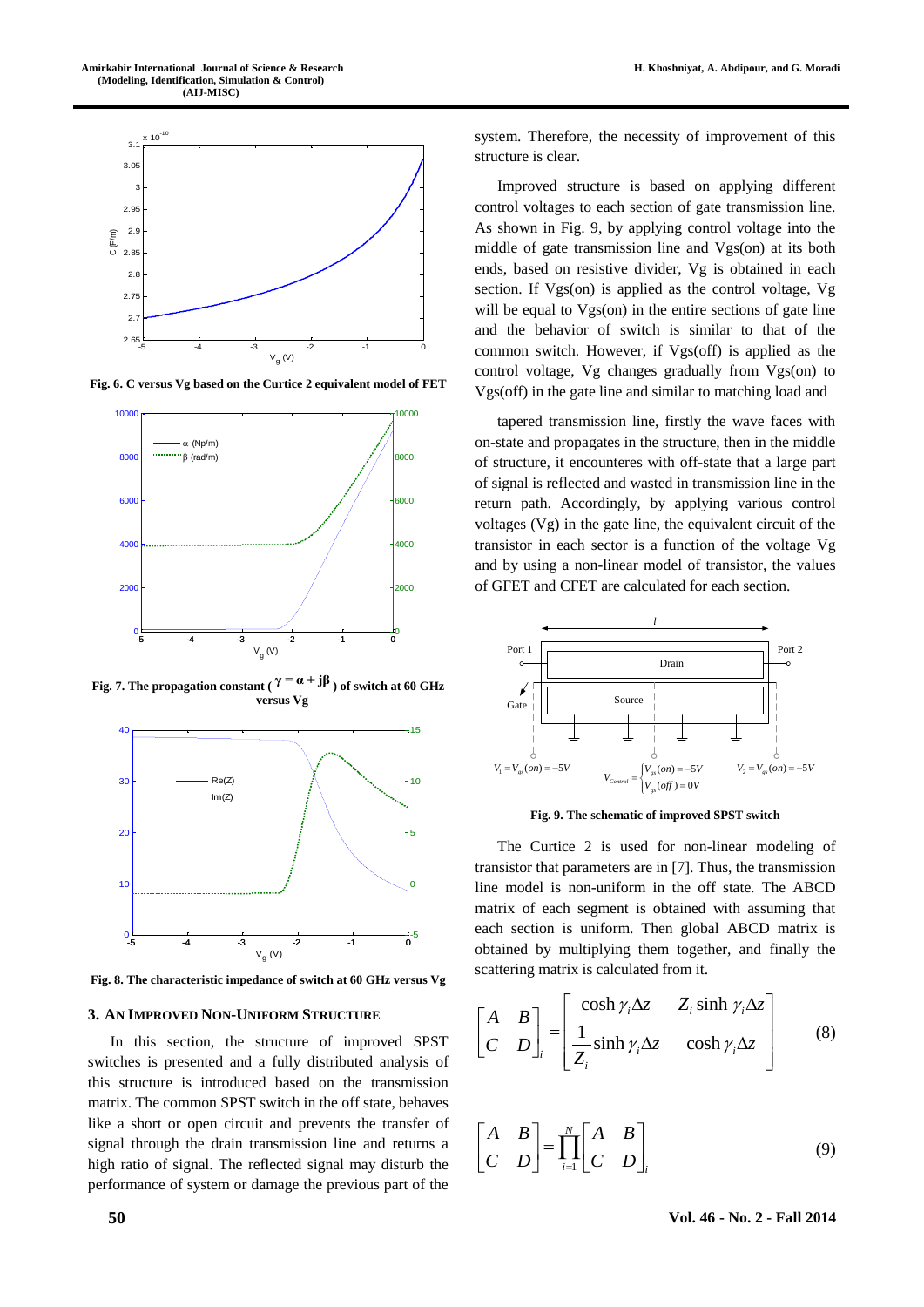Due to the required distribution of voltage in gate line in the off state, the desired resistive distribution can be achieved; the resistive distribution can be modeled as nonuniform gate's transmission line with losses. Accordingly, the behavior of switch is a function of voltage distribution at gate line and the performance is checked with linear and exponential distribution function.

## **4. FULLY DISTRIBUTED ANALYSIS**

In this section, the fully distributed and semidistributed analysis of common and improved SPST switches is done. In [3], the method is presented to estimate the optimum length of the common SPST switch, via this method, the 800µm switch is obtained at the operating frequency of 60 GHz. High reflection coefficient in the off state is the main disadvantage of this structure. Therefore, the improved structure is applied to reduce  $S_{11}$ (off).



**Fig. 11.**  $S_{11}$  and  $S_{21}$  of common 800 $\mu$ m switch

#### **in the off state.**



**Fig. 12. Linear distribution of voltage at gate transmission line**

In Figs. 10-14, the analysis results of common and improved SPST switches are shown. The improved structure is analyzed with linear distribution of voltage in gate as shown in Figs. 12-14. The fully distributed analysis is based on the calculation of transmission matrix and converting its elements to scattering parameters. In semi-distributed analysis, the common SPST switch is divided into 40 slices and simulated with commercial software. As seen in these figures, the fully and semi distributed analysis results have a good agreement with each other and the fully distributed method is validated.



**Fig. 13. S11 of improved switch in the off state with linear distribution of voltage**



**Fig. 14. Isolation of improved switch in the off state with linear distribution of voltage**

By validation of fully distributed analysis, the behavior of improved structure is studied with an exponential distribution of voltage  $V_g(x)$  described as: